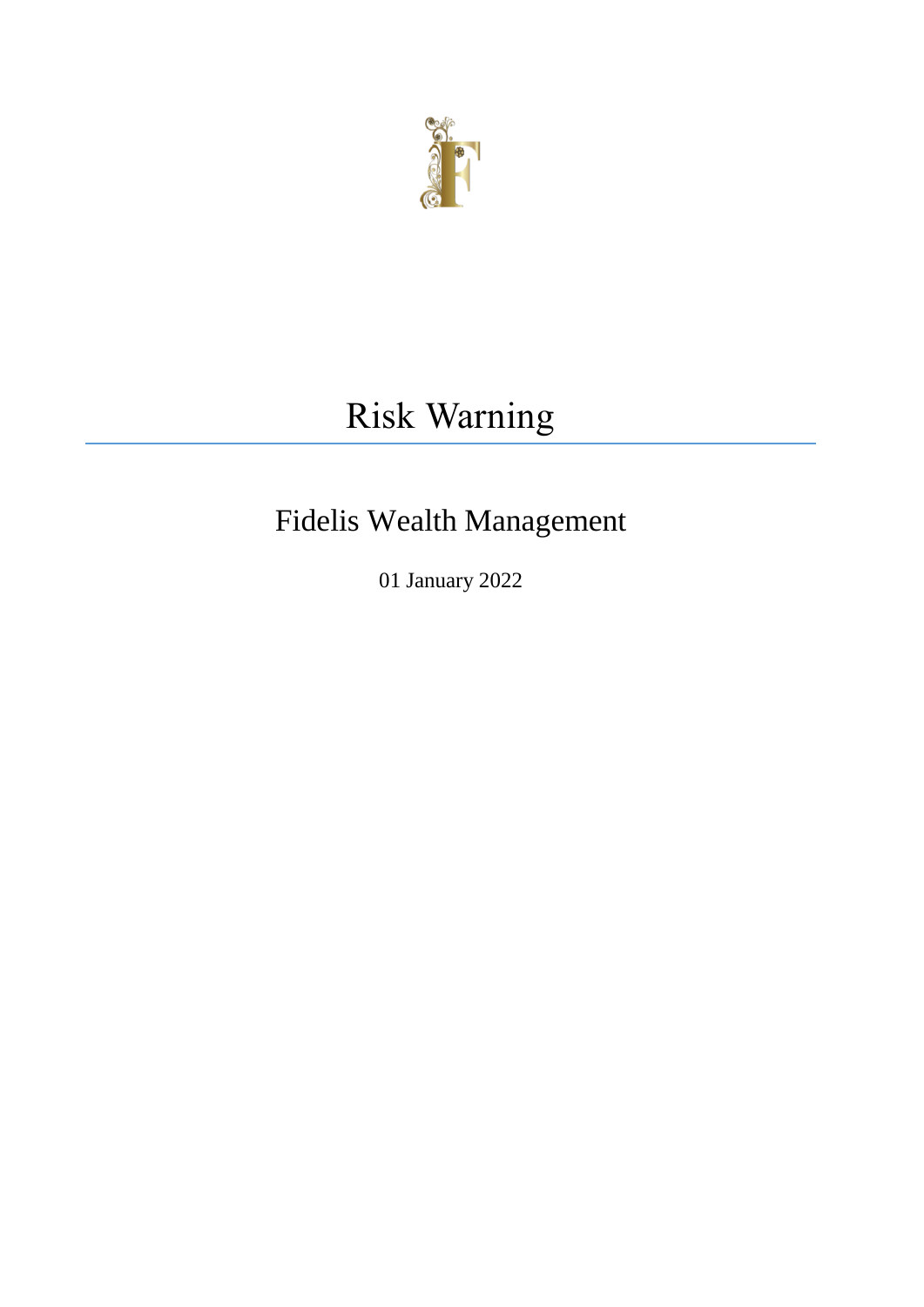This document is provided by FIDELIS WEALTH MANAGEMENT LLC, a company registered in Georgia, duly licensed to act as a Broker and Asset Manager by the Financial Authority NBG (National Bank of Georgia) with licensed number 154.

This Notice provides you with information about the nature and risk of certain investment types and trading strategies and the potential for risk and loss that arises in respect of trading on the financial markets. It does not explain all the risks or how the risks relate to your personal circumstances.

Please note in particular that Rolling Spot Forex ("FX"), Contracts for Differences (CFDs) and Futures and Options are all leveraged products.

They are high risk and it is difficult for the majority of retail investors to understand the risks involved.

For most retail investors they are not appropriate.

# THE INSTRUMENTS WE OFFER

We provide the opportunity for investment and dealing in a wide range of instruments, including:

 $\Box$  shares ("equities") and bonds;

 $\Box$  contracts for differences on shares, bonds and other securities, on indices, exchange traded funds on commodities, on futures ("CFDs");

 $\Box$  futures and options on oil and metals, on other commodities (including agricultural, softs and metals) energy, financials, interest rates, and indices ("Futures and Options").

By investing in or dealing in any of the above you are risking your capital and you may not get back as much as you originally invested.

#### GENERAL

Before deciding to invest in or deal in any investment you should ensure you understand the features of the markets in which you are dealing and all the risks to which they expose you. You should carefully consider its suitability for you in light of your investment objectives, level of experience and risk appetite. You should not invest money that you cannot afford to lose and if you have any questions you may wish to seek advice from an independent financial advisor.

# RISKS ATTACHING TO ALL INVESTMENTS

It is not possible to explain or outline all the potential risks, but in considering the risks of a potential investment or transaction you might like to consider some or all of the following:

 $\Box$  Volatility. The value of investments, the income available from them and the amount for which they can be realised are variable. They can go down as well as up. Price movements depend upon a large number of factors such as world economic sentiment, interest rates and changes to them, exchange rates and changes to them, changing commodity or other prices, company or country credit ratings, tax and regulatory changes, the passage of time, and, factors that are specific to the particular investment.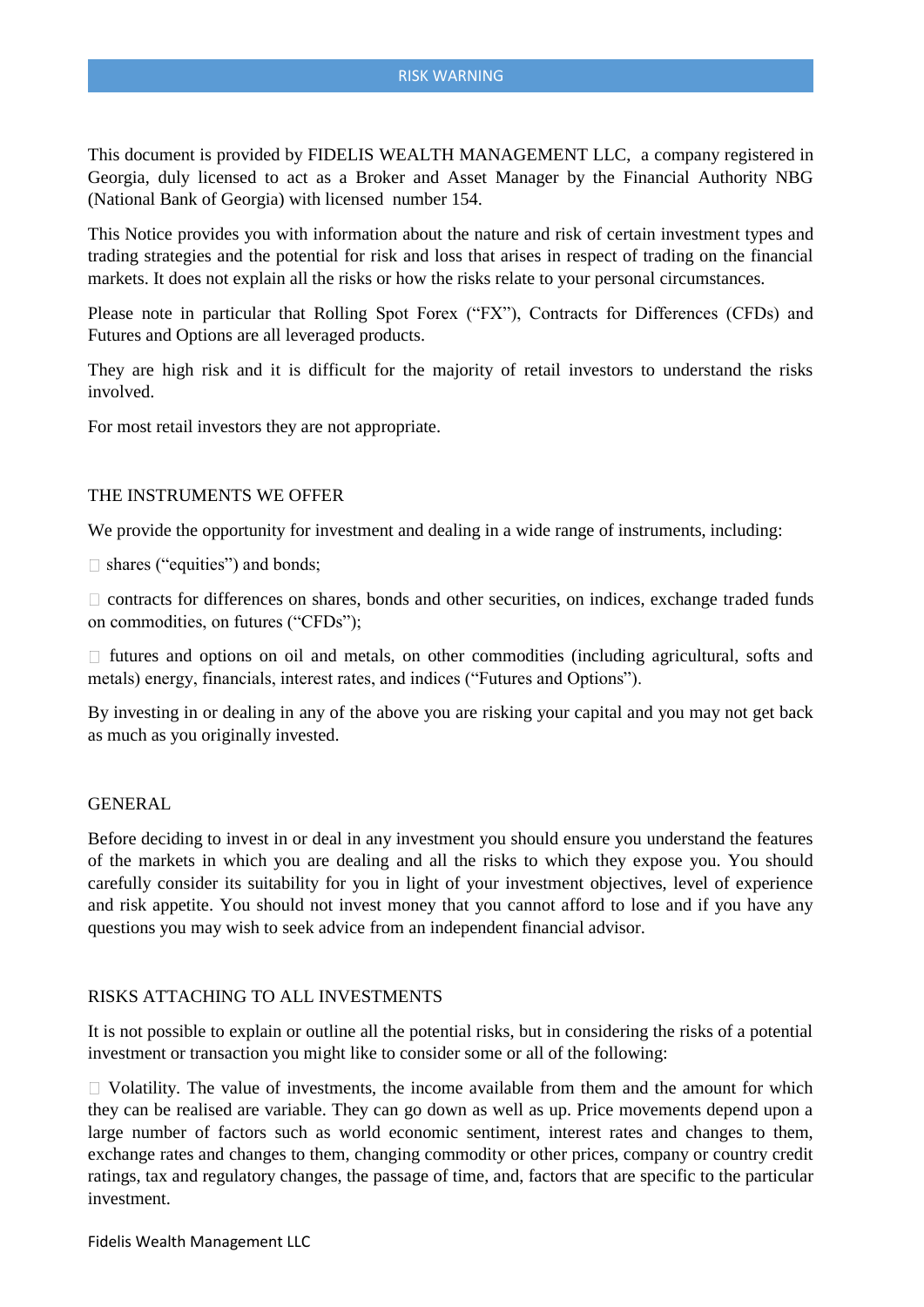There can be sharp price movements and changes of direction (the degree of which varies between instruments). This is particularly the case in reaction to news events. This obviously has a direct impact on the prospect of your profit and loss, and, can lead to apparently sudden losses

 $\Box$  Liquidity: Some investments are illiquid and it may not be possible to sell them (or, buy them) at a reasonable price within a reasonable time period.

 $\Box$  Commissions and Charges: Charges levied by ourselves or third parties will reduce potential profit you can make or increase the level of loss. Before you begin to trade, you should understand all commissions and other charges for which you will be liable. For example, commissions may be charged in the form of spreads, or, as a percentage of total contract value, or, might be levied by an exchange or clearing house and not simply as a percentage of your initial payment.

□ Tax: We do not advise on the taxation merits or consequences of transaction or particular types of transaction. You are solely responsible for your taxation affairs but should be aware that the taxation consequences of investments can be complex; that taxation bases, rates and levels and modes of calculation can change at any time. If in any doubt about the taxation implications of a particular investment or transaction you should seek your own legal advice.

Market rules: Some investments or transactions are subject to the rules of a Market, over which neither you nor we have control.

Regulatory action: Regulatory changes, sometimes introduced at short notice, can affect your profit or loss, trading rights or, liquidity.

 $\Box$  Market gapping: This is a sudden shift in the price of an instrument or its underlying from one level to another. It can happen at any time, but occurs most frequently when the market closes at one level but reopens at another. This can cause unexpected losses. With leveraged trading it can result in a total loss of investment (or, more).

 $\Box$  Position monitoring: It is your responsibility to monitor your positions. We do not do so on your behalf. You may need to act quickly to cut losses or reduce positions or take out new positions in order to manage your risks effectively.

 $\Box$  Complexity: Some investments, transactions or strategies are inherently complex and the prospect of registering a profit or a loss may be difficult to determine.

 $\Box$  Leveraged, margined and contingent liability investments. The leveraged, margined or contingent liability nature of these investments can increase volatility and risk. You should not invest in such instruments unless you fully understand all the relevant risks and are comfortable with them.

 $\Box$  Foreign markets. Foreign markets will involve different risks from markets in your home or base currency. In some cases the risks will be greater. The potential for profit or loss from transactions on foreign markets or in foreign denominated contracts will be affected by fluctuations in exchange rates.

 $\Box$  Non-readily realisable investments. We may arrange or enter into transactions in non-readily realisable investments. These are investments in which the market is limited or could become so. You may have difficulty selling such an investment at a reasonable price and, in some circumstances. It may be difficult to sell it at any price. Do not invest in such investments unless you have carefully thought about whether they are suitable for you.

 $\Box$  Electronic trading . You must always ensure you understand the operation of any electronic trading system before you use it. If you undertake Transactions on an electronic trading system, you will be exposed to risks associated with the system including the failure of hardware and software.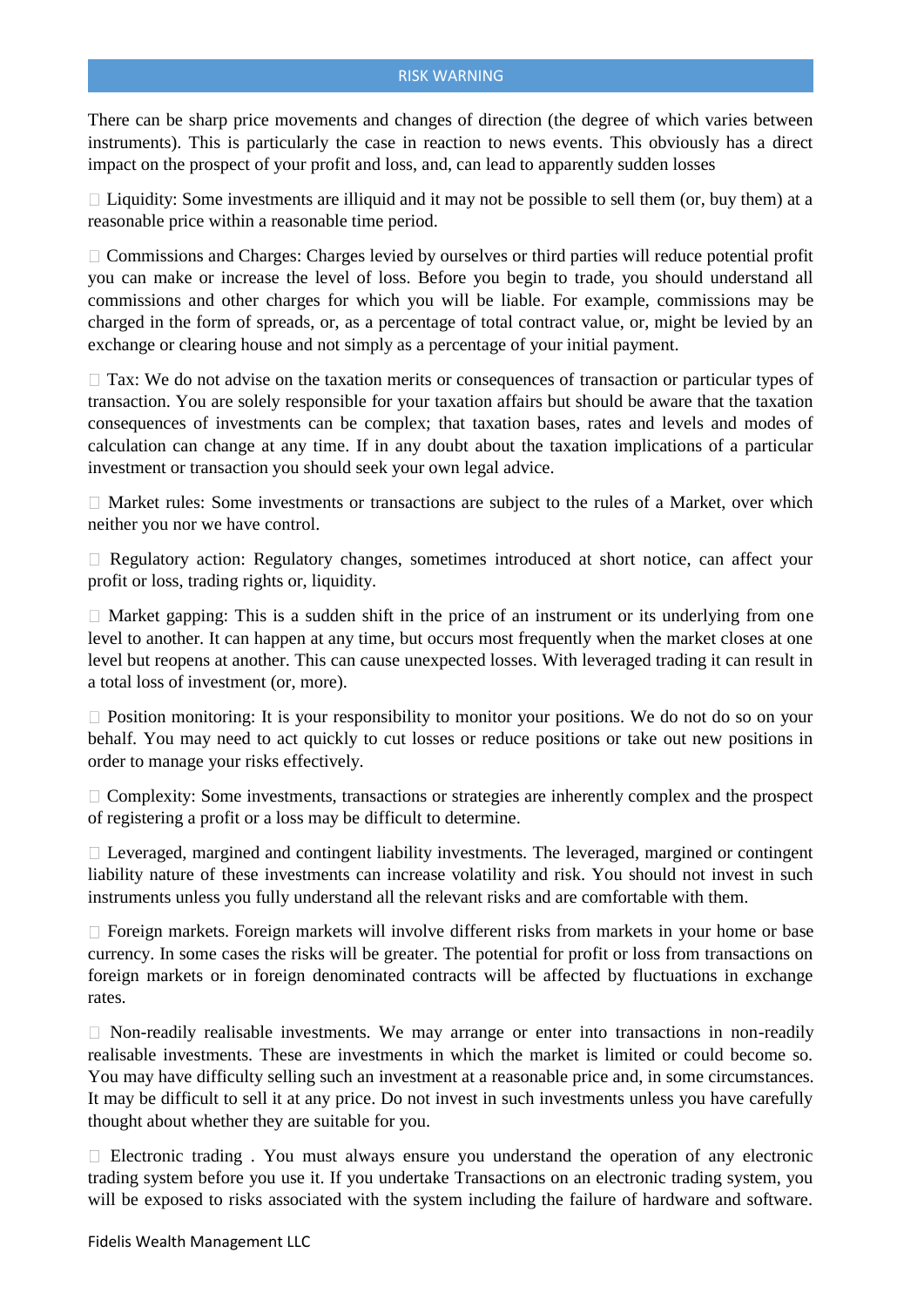The result of any system failure may be that your order is not executed according to your instructions, or, is not executed at all or a failure of capability to keep you informed about your positions and fulfilment of the Margin requirements.

# CFDs and Futures and Options

These all involved leveraged dealing and share a number of characteristics.

 $\Box$  Leveraged dealing (also known as dealing on margin): When you enter into a contract you are required to pay or to have on deposit with us only a small proportion of the overall contract value. Your profits or losses are determined on the basis of the overall contract value, that is, on a leveraged or geared basis. If the market moves against you, or, margin requirements increase, you may be called upon to pay substantial additional margin at short notice to maintain the position (a "margin call").

 $\Box$  Failure to meet a margin call: If you fail to meet a margin call within the time required (or, indicate that you are unlikely to do so) your position may be liquidated without further notice to you. This may be at a loss. You will be responsible for any resulting deficit.

 $\Box$  Failure to maintain minimum margin requirement: If your account is under the minimum margin requirement set by the exchange or your position may be liquidated at a loss without further notice to you and you will be liable for any deficit in your account.. Even if a transaction is not margined, it may still carry an obligation to make further payments in certain circumstances over and above any amount paid when you entered the contract.

 $\Box$  Risk of loss As with any high-risk financial product, you should not risk any money that you cannot afford to lose, such as your retirement savings, medical and other emergency funds, funds set aside for education or home ownership or funds required to meet your living expenses.

 $\Box$  Knowledge of the underlying: Knowledge of the underlying, how it is traded and what affects its price is required in order to understand its derivatives. t

 $\Box$  Be cautious of claims that you can make large profits. Although the high degree of leverage in futures can result in large and immediate gains, it can also result in large and immediate losses. As with any financial product, there is no such thing as a "sure winner."

 $\Box$  Because of the leverage involved and the nature of futures transactions, you may feel the effects of your losses immediately. Unlike holdings in traditional securities, gains and losses in security futures are credited or debited to your account on a daily basis at a minimum. Because of daily market moves, your broker may require you to have or make additional funds available.

 $\Box$  Under some market conditions, it may be difficult or impossible to hedge or liquidate a position. If you cannot hedge or liquidate your position, any existing losses may continue to mount. Even if you can hedge or liquidate your position, you may be forced to do so at a price that involves a large loss.

# FUTURES

 $\Box$  Transactions in futures involve the obligation to make, or to take, delivery of the underlying asset of the contract at a future date, or in some cases to settle the position with cash.

 $\Box$  The risk of loss in trading futures contracts can be substantial. You should, therefore, carefully consider whether such trading is suitable for you in light of your circumstances and financial resources. Placing contingent orders, such as "stop-loss" or "stop-limit" orders, will not necessarily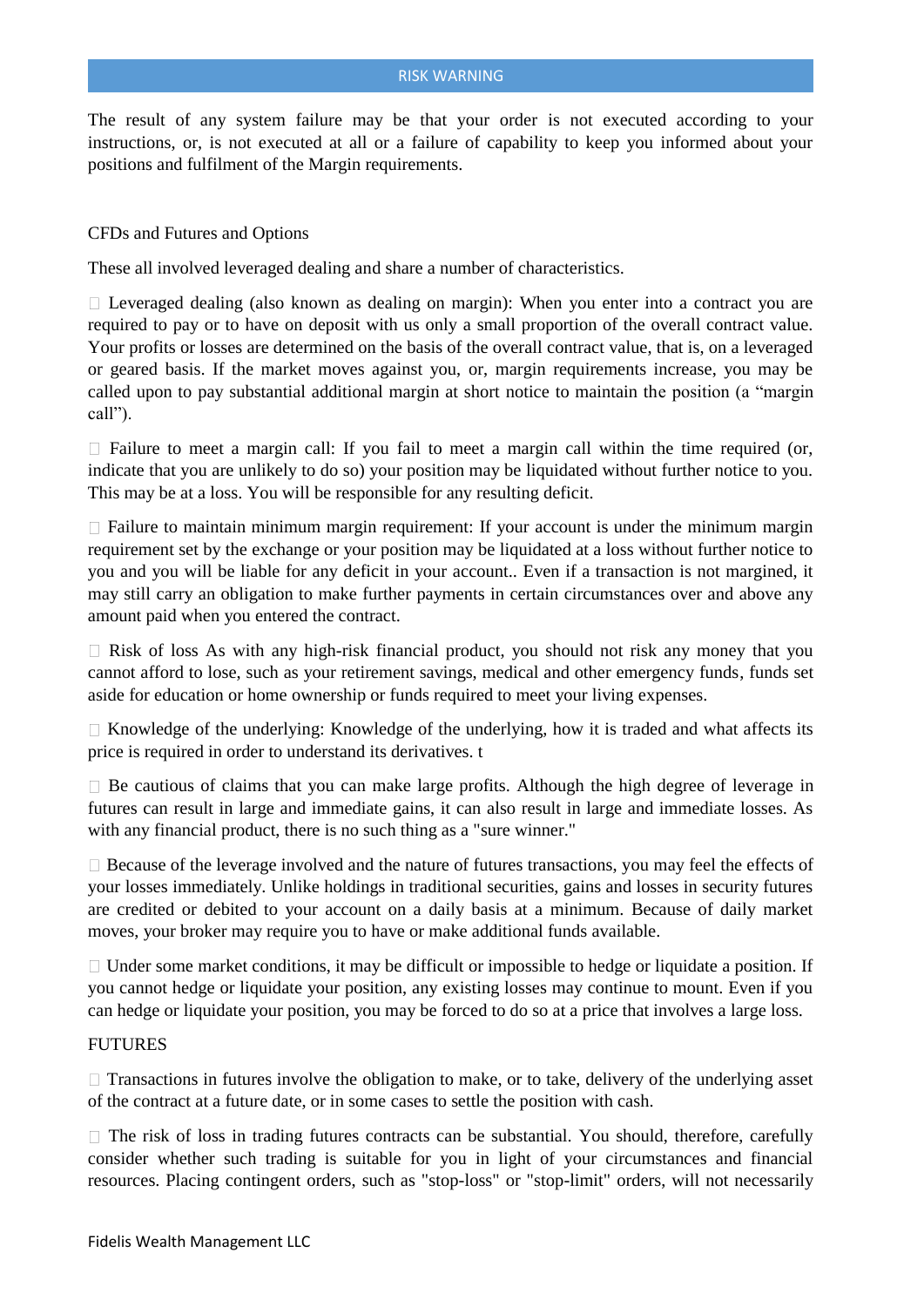limit your losses to the intended amounts, since market conditions on the exchange where the order is placed may make it impossible to execute such orders.

Under certain market conditions, you may find it difficult or impossible to liquidate a position. This can occur, for example, when the market reaches a daily price fluctuation limit ("limit move").

 $\Box$  The 'gearing' or 'leverage' often obtainable in futures trading means that a small deposit or down payment can lead to large losses as well as gains. It also means that a relatively small movement can lead to a proportionately much larger movement in the value of your investment, and this can work against you as well as for you.

 $\Box$  Futures transactions have a contingent liability, and you should be aware of the implications of this, in particular the margining requirements. You may sustain a total loss of the funds that you deposit with your broker to establish or maintain a position in the commodity futures market, and you may incur losses beyond these amounts. If the market moves against your position, you may be called upon by your broker to deposit a substantial amount of additional margin funds, on short notice, in order to maintain your position. If you do not provide the required funds within the time required by your broker, your position may be liquidated at a loss, and you will be liable for any resulting deficit in your account.

 $\Box$  You should consult your broker concerning the nature of the protections available to safeguard funds or property deposited for your account.

#### OPTIONS

There are many different types of options with different characteristics subject to the following conditions.

Buying options: Buying options involves less risk than selling options because, if the price of the underlying asset moves against you, you can simply allow the option to lapse. The maximum loss is limited to the premium, plus any commission or other transaction charges. However, if you buy a call option on a futures contract and you later exercise the option, you will acquire the future. This will expose you to the risks described under 'futures'.

 $\Box$  Writing options: If you write an option, the risk involved is considerably greater than buying options. You may be liable for margin to maintain your position and a loss may be sustained well in excess of the premium received. You will need to monitor your position closely. You may be required to deposit further margin at short notice or may be closed out without notice by your broker, By writing an option, you accept a legal obligation to purchase or sell the underlying asset if the option is exercised against you, however far the market price has moved away from the exercise price. If you already own the underlying asset which you have contracted to sell (when the options will be known as 'covered call options') the risk is reduced. If you do not own the underlying asset ('uncovered call options') the risk can be unlimited. Only experienced persons should contemplate writing uncovered options, and then only after securing full details of the applicable conditions and potential risk exposure.

 $\Box$  Traditional options: Certain London Stock Exchange ("LSE") member firms under special LSE rules write a particular type of option called a 'traditional option'. These may involve greater risk than other options. Two-way prices are not usually quoted and there is no access to a market via a Market on which to close out an open position or to effect an equal and opposite transaction to reverse an open position. It may be difficult to assess its value or for the seller of such an option to manage his exposure to risk.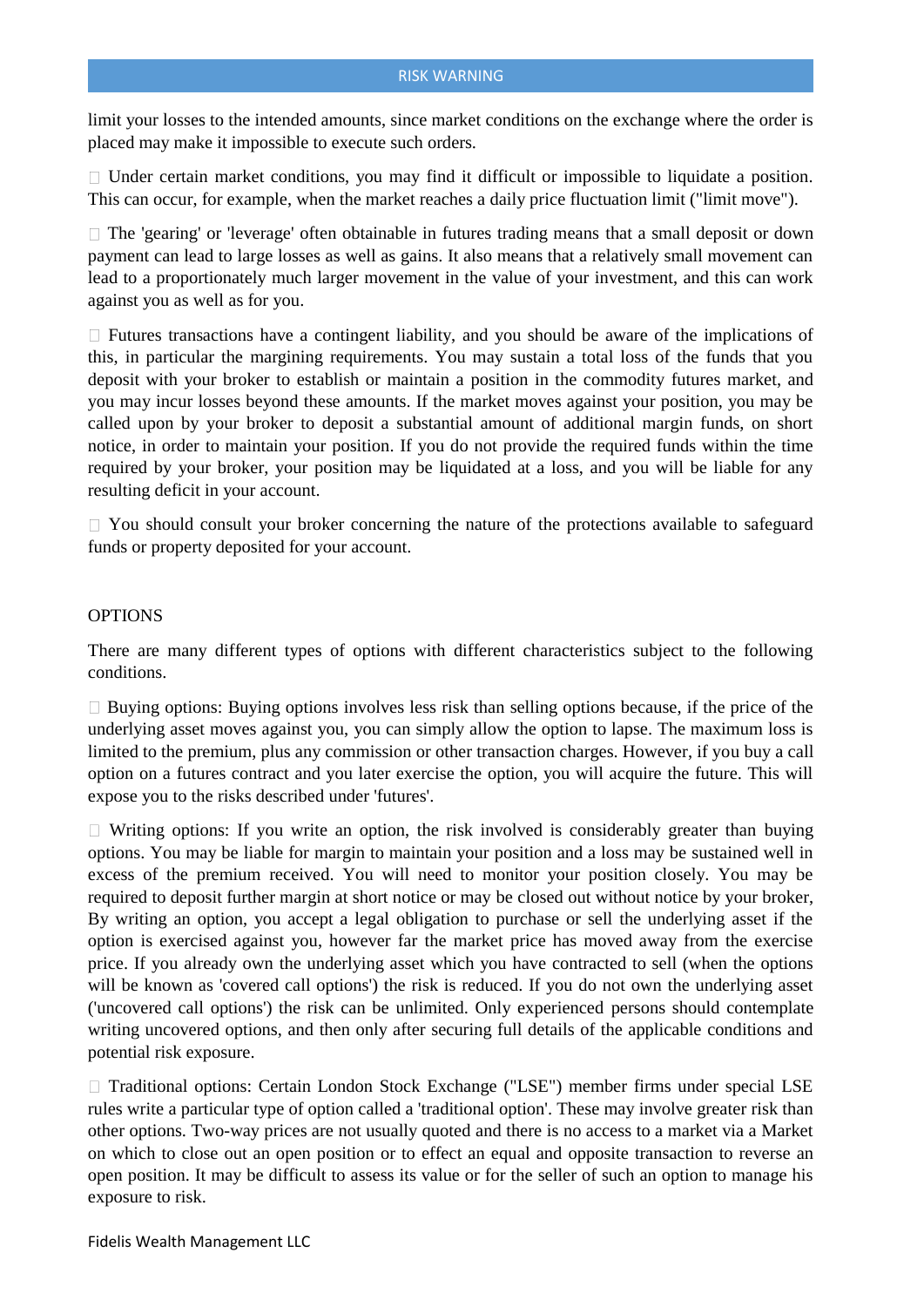$\Box$  Certain options. Markets operate on a margined basis, under which buyers do not pay the full premium on their option at the time they purchase it. In this situation you may subsequently be called upon to pay margin on the option up to the level of your premium. If you fail to do so as required, your position may be closed or liquidated in the same way as a futures position.

### OTHER RISKS

Clearing house protections

On many exchanges, the performance of a transaction by us (or of a third party with whom we are dealing on your behalf) is guaranteed by the exchange or clearing house. However, this guarantee is unlikely in most circumstances to cover you and may not protect you if your firm or another party defaults on its obligations to you. On request, we must explain any protection provided to you under the clearing guarantee applicable to any on-exchange derivatives in which you are dealing. For offexchange instruments it is usual for there to be no clearing house protections.

#### PAST PERFORMANCE

You should be aware that the price of the financial instruments that you are dealing with depends on fluctuations in the financial markets outside of our control and that past performance is no indicator of future performance.

# **INSOLVENCY**

Our insolvency or default, or that of any other brokers involved with your transaction, may lead to positions being liquidated or closed out without your consent.

# DEALING IN SECURITIES WHICH MAY BE SUBJECT TO STABILISATION

We, and/or our representatives, may from time to time carry out transactions on your behalf in securities subject to stabilisation.

Stabilisation enables the market price of a security to be maintained artificially during the period when a new issue of securities is sold to the public. Stabilisation may affect not only the price of the new issue but also the price of other securities relating to it. The FSA allows stabilisation in order to help counter the fact that, when a new issue comes onto the market for the first time, the price can sometimes drop for a time before buyers are found.

Stabilisation is being carried out by a 'stabilisation manager' (normally the firm chiefly responsible for bringing a new issue to market). As long as the stabilising manager follows a strict set of rules, he is entitled to buy back securities that were previously sold to investors or allotted to institutions, which have decided not to keep them. The effect of this may be to keep the price at a higher level than it would otherwise be during the period of stabilisation.

# LISTED SECURITIES WHERE GEARING IS INVOLVED